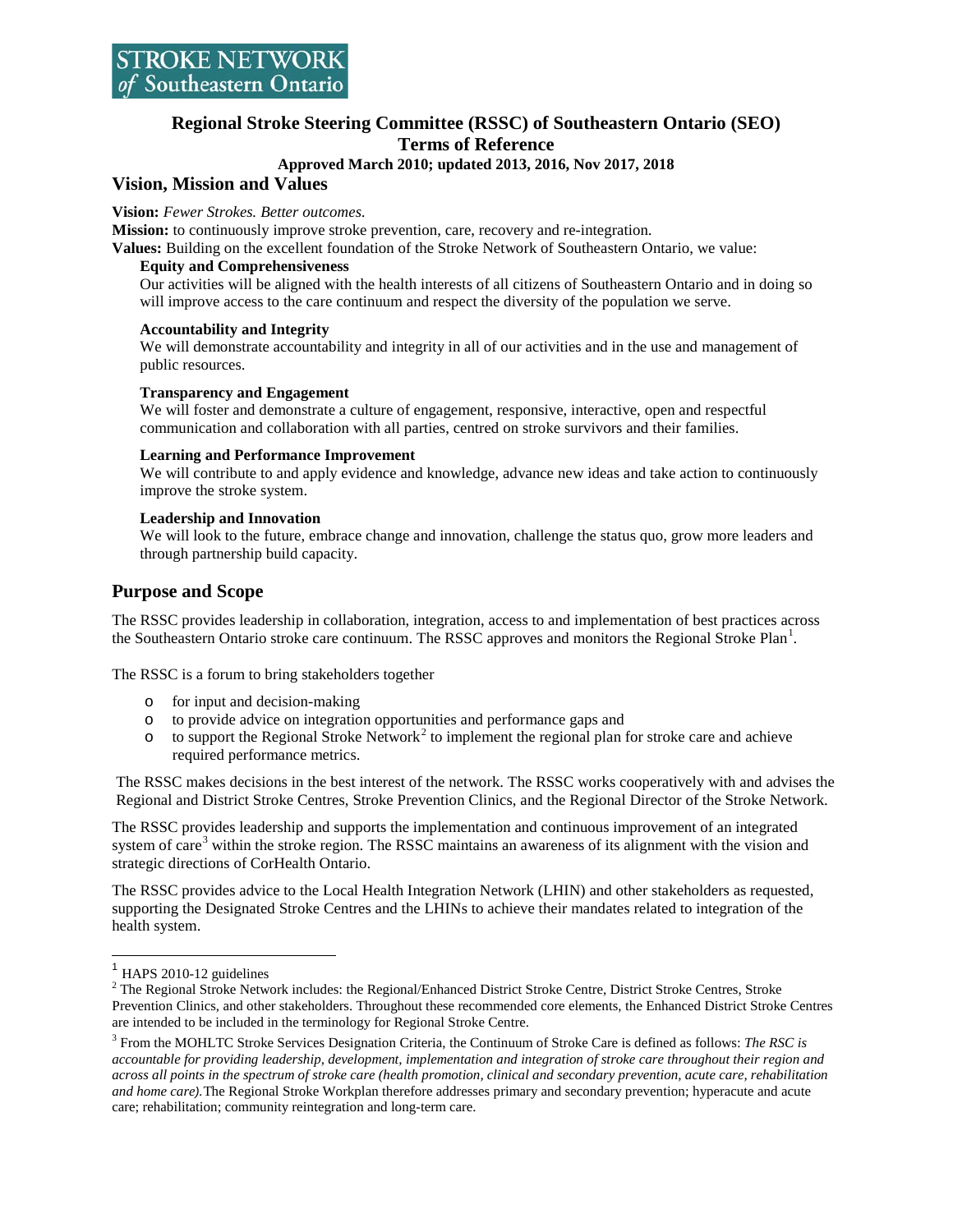# **Accountabilities - the RSSC is accountable to:**

## **The Regional Stroke Network for:**

- Evidence-based input and decision-making for advice and options on ongoing improvements of the regional system of stroke care
- Making recommendations and providing support to achieve targeted performance metrics;
- Reviewing performance of the regional stroke system and recommending options for addressing any deficiencies;
- Engaging stakeholders and the communities served when developing the regional plan and setting priorities for stroke care;
- Sharing knowledge and best practice and
- Monitoring the implementation of the work plan for the Regional Stroke Network.

# **The LHIN(s) for:**

- Building relationships and collaborating with the LHIN, other health service providers and the community to identify opportunities for integration and to improve access and services;
- Supporting the LHIN(s) and stroke centres to achieve system integration;
- Assisting the stroke centres in achieving LHIN accountabilities including performance metrics and work plan development, approval and implementation per the HAPS guidelines;
- Aligning with the LHIN's Integrated Health Services Plan; and
- Informing the LHIN, the designated Stroke Centres and other provider organizations of any gaps between needs of the communities served and scope of services provided within the LHIN allocation.

## **CorHealth Ontario for:**

- Leadership and support for the implementation and continuous improvement of an integrated system of care within the stroke region in alignment with the CorHealth Ontario Vision, Mission and Values, Strategic Directions, and priority provincial initiatives;
- Identifying gaps and opportunities that may require provincial level action and
- Supporting knowledge translation of current and emerging best practice.

# **Responsibilities**

## **Regional and District Planning**

- With the Regional Stroke Director, provide input into the development and approval of a regional plan, in alignment with the CorHealth Ontario strategic plan and the LHIN health service priorities, to develop a regional system across the continuum of stroke care
- Recommend priorities for the regional stroke team regarding the implementation and coordination of bestpractices and evidence-based stroke care within the region

## **Implementation of Plans**

- Provide advice to the Regional Stroke Director regarding implementation of the regional workplan
- Monitor progress towards provincial, regional, and district goals and objectives
- Advocate with the LHIN and member organizations, on behalf of the regional stroke network, for regional and provincial stroke initiatives, funding, planning, and priorities
- Identify opportunities to facilitate regional and district evaluations relating to stroke care
- Review and disseminate reports on the performance of the regional stroke network and implementation of the regional plan

## **Best Practices and Quality Improvement**

- Support capacity building approaches to promote best practices, standards, and guidelines for the delivery of stroke care across the continuum of care in the region
- Provide representation at the provincial level for initiatives and plans and provide advice as appropriate

## **Education and Knowledge Transfer**

- Support capacity building approaches to develop the regional stroke care system, including sharing of learning and knowledge transfer
- Support and promote research and knowledge transfer activities at the district, regional and provincial levels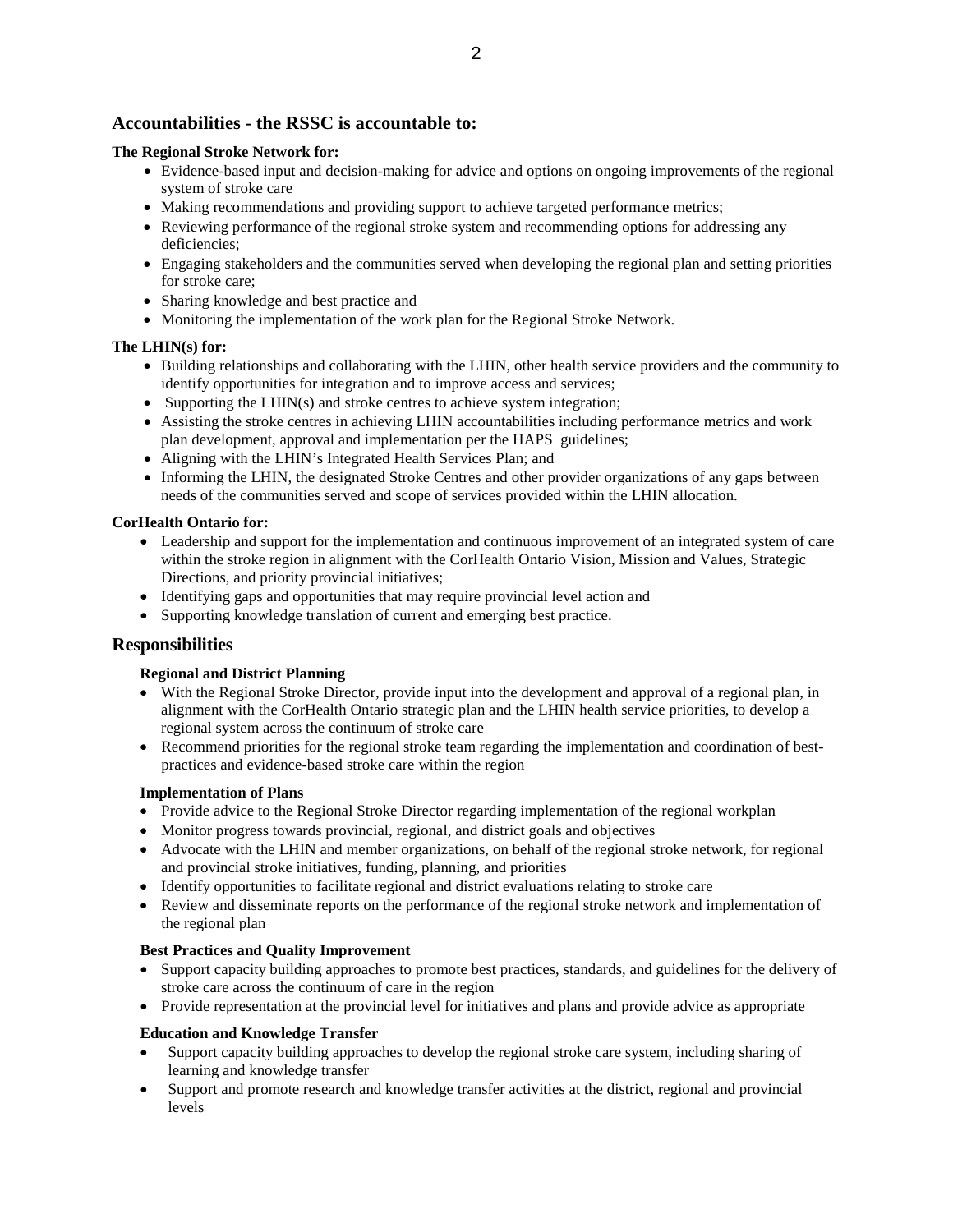# **Resources**

In collaboration with the LHIN, Regional Stroke Centre and District Stroke Centre, and centres hosting Stroke Prevention Clinics,

- Provide advice and monitoring for use of regional and district stroke funds and infrastructure to support and implement the work plan
- Review and sign-off on the regional and district work plans<sup>[4](#page-2-0)</sup>
- Support the Centres, Clinics and all partners in achieving the work plans
- Identify resource requirements for coordinated stroke care; support and advocate for appropriate infrastructure and collaborate on strategies to address resource gaps

#### **Human Resources Management**

- Collaborate with the Regional Stroke Centre in the recruitment and selection of the Regional Stroke Director and other district or regional staff as may be requested
- Provide input into the performance management and review of the Regional Stroke Director

### **Partnerships and Linkages**

- Engage stakeholders for problem solving, action planning and identification of policy issues with respect to the regional stroke network
- Recruit and engage stakeholders
- Create and/or identify opportunities for partnerships to support achieving the Vision and Mission of CorHealth Ontario.
- Work cooperatively with the Local Health Integration Networks, Regional Stroke Centre, District Stroke Centre, Stroke Prevention Clinics and other stakeholders

#### **Communications**

- Liaise and share information with regional stroke network stakeholders and other Regional Stroke Networks
- Support communication strategies to engage and inform regional stakeholders of provincial and regional initiatives
- Communicate provincial level initiatives

#### **Committee Structures**

- Determine the needs for implementing and managing the specific activities relating to a regional coordinated stroke system and establish the necessary structures as may be required
- Regularly review and develop, as needed, policies and practices for sub-committees and work groups

## **Membership**

Reflecting current best practices and its purpose and scope, it is recommended that the RSSC membership be in a range of 12-18 voting members. Membership may vary based on regional circumstances. Membership should reflect:

- The full spectrum of the stroke continuum of care;
- The diversity of the regional stroke system including the geography of the region and its diverse communities;
- The organizational components of the Stroke Region, including the LHIN.

Ex-officio members should include: a designated senior leader from the Regional Stroke Centre (voting); Medical Leader, Regional Stroke Network (voting); Regional Director, Regional Stroke Network (non-voting); and District

<span id="page-2-0"></span><sup>&</sup>lt;sup>4</sup> The HSAA agreement includes the following: "Where a hospital has been approved as a designated Stroke Centre (Regional, District or Enhanced District Stroke Centre), or to provide Stroke Prevention Clinic services (Stroke Prevention Clinic and Community Hospital Stroke Prevention Clinic) the hospital will participate with the Regional Stroke Steering Committee in developing an integrated stroke work plan that crosses the care continuum. The integrated regional plan must include a process for reporting its progress on achievement of identified goals and provide evidence that designated centres are maintaining their respective stroke infrastructure according to the original stroke service guidelines. As part of the HAPS submission, a copy of a letter from the Chair of the Regional Stroke Steering Committee to the CEO for each of the designated centres within the stroke region's geography, will serve as evidence of the approval of this integrated regional stroke work plan by the Steering Committee and of the engagement of the designated centres in this work plan."